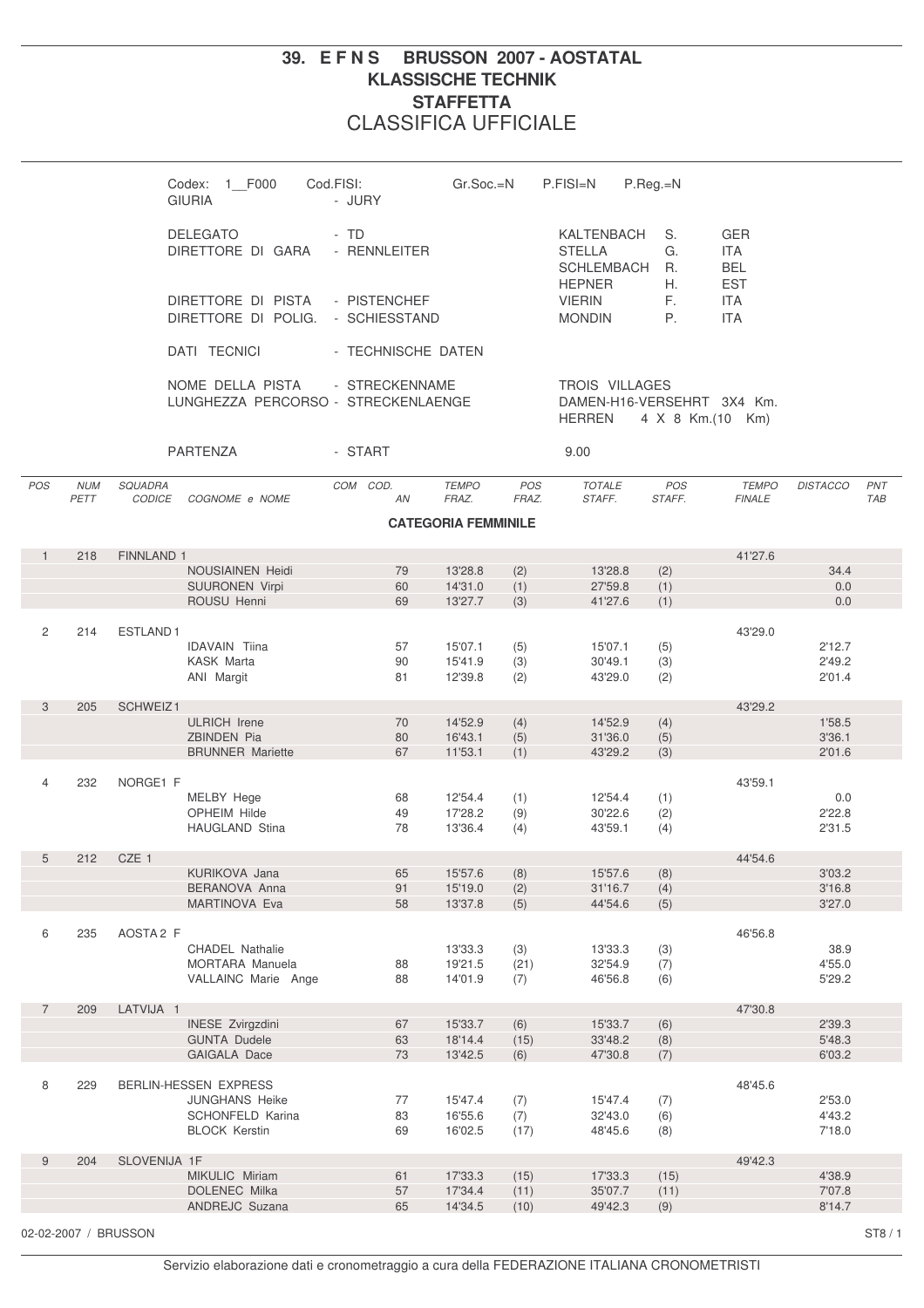| POS | <b>NUM</b><br>PETT | <b>SQUADRA</b><br><b>CODICE</b> | COGNOME e NOME                               | COM COD. | AN       | <b>TEMPO</b><br>FRAZ. | POS<br>FRAZ. | <b>TOTALE</b><br>STAFF. | POS<br>STAFF. | <b>TEMPO</b><br><b>FINALE</b> | <b>DISTACCO</b>   | PNT<br>TAB |
|-----|--------------------|---------------------------------|----------------------------------------------|----------|----------|-----------------------|--------------|-------------------------|---------------|-------------------------------|-------------------|------------|
| 10  | 206                |                                 | BADEN-WURTTEMBERG1                           |          |          |                       |              |                         |               | 49'50.5                       |                   |            |
|     |                    |                                 | <b>BRAUN Elsbeth</b>                         |          | 72       | 16'01.9               | (9)          | 16'01.9                 | (9)           |                               | 3'07.5            |            |
|     |                    |                                 | SCHLOSSER Helga                              |          | 51       | 19'38.7               | (22)         | 35'40.6                 | (12)          |                               | 7'40.7            |            |
|     |                    |                                 | DREHER Zahringer Susanne                     |          | 72       | 14'09.8               | (9)          | 49'50.5                 | (10)          |                               | 8'22.9            |            |
| 11  | 223                | AOSTA1 F                        |                                              |          |          |                       |              |                         |               | 49'55.8                       |                   |            |
|     |                    |                                 | TAGLIALATELA Stéphanie                       |          | 65       | 18'55.2               | (20)         | 18'55.2                 | (20)          |                               | 6'00.8            |            |
|     |                    |                                 | IEMMI Roberta                                |          | 73       | 16'55.4               | (6)          | 35'50.7                 | (15)          |                               | 7'50.8            |            |
|     |                    |                                 | FIOU Milena                                  |          | 64       | 14'05.1               | (8)          | 49'55.8                 | (11)          |                               | 8'28.2            |            |
|     |                    |                                 |                                              |          |          |                       |              |                         |               |                               |                   |            |
| 12  | 213                | ESTLAND <sub>2</sub>            |                                              |          |          |                       |              |                         |               | 50'23.3                       |                   |            |
|     |                    |                                 | LEHTME Juta<br><b>LAIDVER Aive</b>           |          | 50       | 17'34.0<br>17'12.6    | (16)         | 17'34.0<br>34'46.6      | (16)          |                               | 4'39.6            |            |
|     |                    |                                 | SOO Kulli                                    |          | 68<br>68 | 15'36.6               | (8)<br>(13)  | 50'23.3                 | (9)<br>(12)   |                               | 6'46.8<br>8'55.7  |            |
|     |                    |                                 |                                              |          |          |                       |              |                         |               |                               |                   |            |
| 13  | 203                | FRANCE1                         |                                              |          |          |                       |              |                         |               | 51'15.7                       |                   |            |
|     |                    |                                 | <b>LECOMTE Karen</b>                         |          | 61       | 17'08.0               | (13)         | 17'08.0                 | (13)          |                               | 4'13.6            |            |
|     |                    |                                 | TUILLIERE Emanuelle                          |          | 67       | 18'33.0               | (16)         | 35'41.0                 | (13)          |                               | 7'41.1            |            |
|     |                    |                                 | <b>JUPPET Marie</b>                          |          | 76       | 15'34.6               | (12)         | 51'15.7                 | (13)          |                               | 9'48.1            |            |
| 14  | 234                | <b>FINNLAND 2</b>               |                                              |          |          |                       |              |                         |               | 51'52.6                       |                   |            |
|     |                    |                                 | PIRTTILA Lea                                 |          | 65       | 17'17.2               | (14)         | 17'17.2                 | (14)          |                               | 4'22.8            |            |
|     |                    |                                 | <b>KOSKELA Petra</b>                         |          | 74       | 18'44.4               | (17)         | 36'01.7                 | (17)          |                               | 8'01.8            |            |
|     |                    |                                 | <b>LAITINEN Elina</b>                        |          | 69       | 15'50.8               | (15)         | 51'52.6                 | (14)          |                               | 10'25.0           |            |
|     |                    |                                 |                                              |          |          |                       |              |                         |               |                               |                   |            |
| 15  | 215                | SUDTIROL 1 F                    |                                              |          |          |                       |              |                         |               | 51'53.9                       |                   |            |
|     |                    |                                 | <b>WIESER Andrea</b>                         |          | 76       | 16'59.2               | (12)         | 16'59.2                 | (12)          |                               | 4'04.8            |            |
|     |                    |                                 | <b>BURGER Johanna</b>                        |          | 74       | 19'09.5               | (19)         | 36'08.7                 | (18)          |                               | 8'08.9            |            |
|     |                    |                                 | <b>SEEBER Annelies</b>                       |          | 78       | 15'45.1               | (14)         | 51'53.9                 | (15)          |                               | 10'26.3           |            |
|     |                    |                                 |                                              |          |          |                       |              |                         |               |                               |                   |            |
| 16  | 211                | ESTLAND <sub>3</sub>            | <b>LALL Ulle</b>                             |          | 66       | 18'24.6               | (19)         | 18'24.6                 | (19)          | 52'24.0                       | 5'30.2            |            |
|     |                    |                                 | <b>KLAAS Aime</b>                            |          | 52       | 18'02.9               | (13)         | 36'27.6                 | (20)          |                               | 8'27.7            |            |
|     |                    |                                 | <b>ARUS Pila</b>                             |          | 81       | 15'56.3               | (16)         | 52'24.0                 | (16)          |                               | 10'56.4           |            |
|     |                    |                                 |                                              |          |          |                       |              |                         |               |                               |                   |            |
| 17  | 216                | THURINGEN1                      |                                              |          |          |                       |              |                         |               | 52'35.1                       |                   |            |
|     |                    |                                 | PFLOCK Sandra                                |          | 76       | 20'23.0               | (25)         | 20'23.0                 | (25)          |                               | 7'28.6            |            |
|     |                    |                                 | SALZMANN Andrea                              |          | 61       | 15'49.4               | (4)          | 36'12.4                 | (19)          |                               | 8'12.6            |            |
|     |                    |                                 | <b>HEINLEIN Ruth</b>                         |          | 64       | 16'22.6               | (18)         | 52'35.1                 | (17)          |                               | 11'07.5           |            |
|     |                    |                                 |                                              |          |          |                       |              |                         |               |                               |                   |            |
| 18  | 228                | CZE 2                           |                                              |          |          |                       |              |                         |               | 52'38.3                       |                   |            |
|     |                    |                                 | SEDLACKOVA Marcela                           |          | 75       | 16'43.2               | (11)         | 16'43.2                 | (11)          |                               | 3'48.8            |            |
|     |                    |                                 | <b>BLAZICKOVA Vera</b><br>BERANOVA Miroslava |          | 48       | 18'08.6               | (14)         | 34'51.9                 | (10)          |                               | 6'52.0            |            |
|     |                    |                                 |                                              |          | 57       | 17'46.4               | (23)         | 52'38.3                 | (18)          |                               | 11'10.7           |            |
| 19  | 219                | <b>BELARUS1</b>                 |                                              |          |          |                       |              |                         |               | 52'50.8                       |                   |            |
|     |                    |                                 | RYTSIKAVA Tatsiana                           |          | 73       | 18'23.6               | (18)         | 18'23.6                 | (18)          |                               | 5'29.2            |            |
|     |                    |                                 | SHAPARAVA Albina                             |          | 46       | 17'31.1               | (10)         | 35'54.7                 | (16)          |                               | 7'54.8            |            |
|     |                    |                                 | MATSIUSHEUSKAYA Sviatlana                    |          | 68       | 16'56.0               | (21)         | 52'50.8                 | (19)          |                               | 11'23.2           |            |
|     |                    |                                 |                                              |          |          |                       |              |                         |               |                               |                   |            |
| 20  | 226                | SCHWEIZ2                        | PFEUTI Marianne                              |          | 79       | 16'42.5               | (10)         | 16'42.5                 | (10)          | 52'51.6                       | 3'48.1            |            |
|     |                    |                                 | STALDER Edith                                |          | 51       | 19'02.8               | (18)         | 35'45.4                 | (14)          |                               | 7'45.5            |            |
|     |                    |                                 | PFEIFFER Antoinette                          |          | 48       | 17'06.2               | (22)         | 52'51.6                 | (20)          |                               | 11'24.0           |            |
|     |                    |                                 |                                              |          |          |                       |              |                         |               |                               |                   |            |
| 21  | 240                | <b>SLOWAKEI</b>                 |                                              |          |          |                       |              |                         |               | 56'09.6                       |                   |            |
|     |                    |                                 | KUCERIKOVA Jozefina                          |          | 56       | 20'23.8               | (26)         | 20'23.8                 | (26)          |                               | 7'29.4            |            |
|     |                    |                                 | BRADOVKOVA Vlasta                            |          | 55       | 21'05.8               | (27)         | 41'29.7                 | (26)          |                               | 13'29.8           |            |
|     |                    |                                 | LABUDOVA Petra                               |          | 89       | 14'39.8               | (11)         | 56'09.6                 | (21)          |                               | 14'42.0           |            |
| 22  | 208                | FRANCE2                         |                                              |          |          |                       |              |                         |               | 57'22.4                       |                   |            |
|     |                    |                                 | <b>GUEDON Martine</b>                        |          | 58       | 18'09.2               | (17)         | 18'09.2                 | (17)          |                               | 5'14.8            |            |
|     |                    |                                 | DOVA Emmanuelle                              |          | 72       | 19'21.5               | (20)         | 37'30.8                 | (22)          |                               | 9'30.9            |            |
|     |                    |                                 | <b>WLERICK Lise</b>                          |          | 58       | 19'51.5               | (27)         | 57'22.4                 | (22)          |                               | 15'54.8           |            |
|     |                    |                                 |                                              |          |          |                       |              |                         |               |                               |                   |            |
| 23  | 217                | NORW3                           |                                              |          |          |                       |              |                         |               | 1:00'00.0                     |                   |            |
|     |                    |                                 | <b>NYHUS Marit</b><br>PRAN Mari              |          | 55<br>41 | 19'28.0<br>21'33.2    | (23)<br>(28) | 19'28.0<br>41'01.3      | (23)<br>(24)  |                               | 6'33.6<br>13'01.4 |            |
|     |                    |                                 | SEIELSTAD Anne Randi                         |          | 68       | 18'58.6               | (25)         | 1:00'00.0               | (23)          |                               | 18'32.4           |            |
|     |                    |                                 |                                              |          |          |                       |              |                         |               |                               |                   |            |
| 24  | 239                | <b>KROATIEN</b>                 |                                              |          |          |                       |              |                         |               | 1:00'15.9                     |                   |            |
|     |                    |                                 | GUBIC Marija                                 |          | 54       | 20'10.7               | (24)         | 20'10.7                 | (24)          |                               | 7'16.3            |            |
|     |                    |                                 | SKENDER Silvana                              |          | 72       | 19'47.4               | (24)         | 39'58.1                 | (23)          |                               | 11'58.3           |            |
|     |                    |                                 | CRNKOVIC Ana                                 |          | 73       | 20'17.7               | (28)         | 1:00'15.9               | (24)          |                               | 18'48.3           |            |
|     |                    |                                 |                                              |          |          |                       |              |                         |               |                               |                   |            |

02-02-2007 / BRUSSON ST8 / 2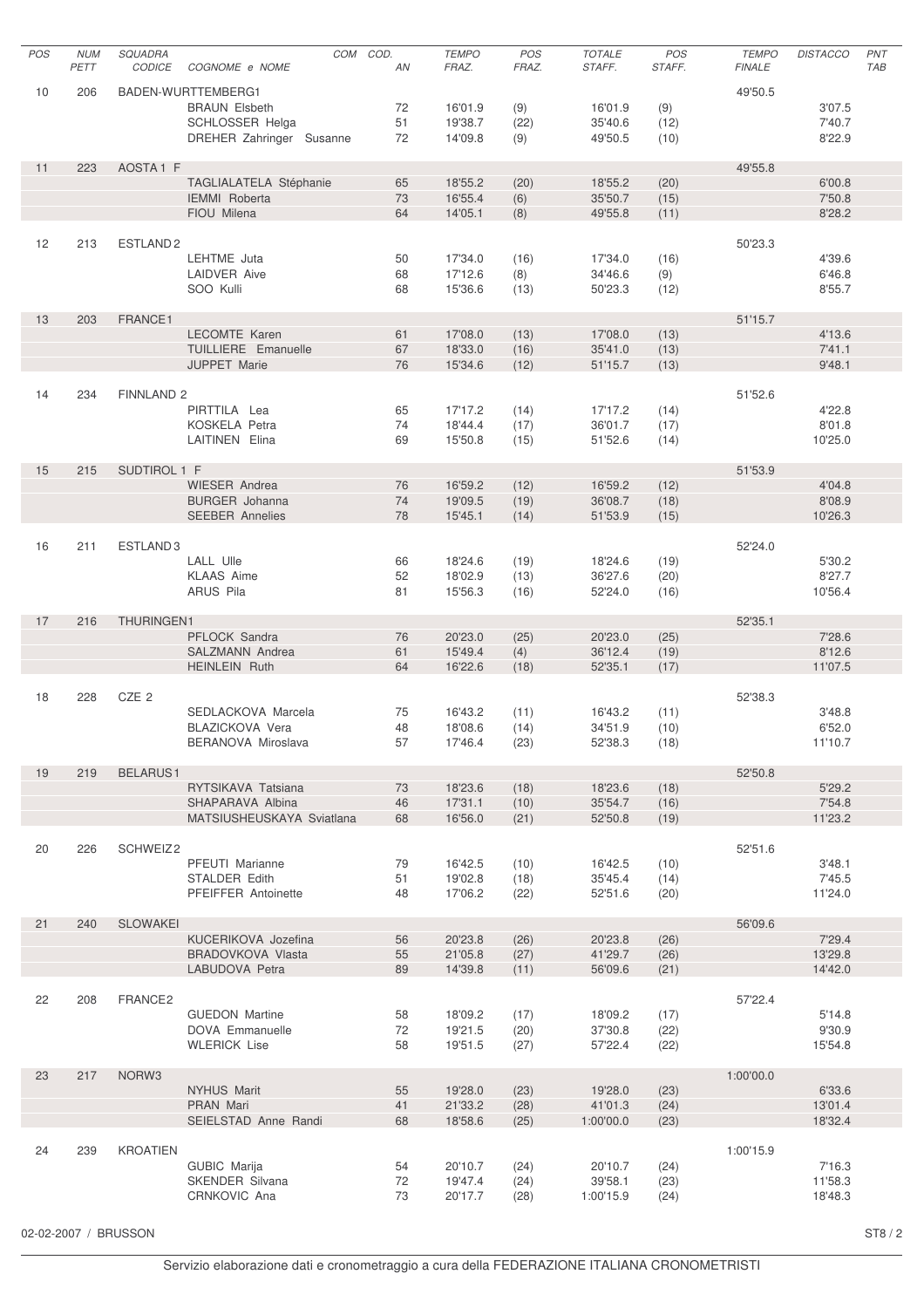| POS | <b>NUM</b><br>PETT | SQUADRA<br>CODICE | COGNOME e NOME                    | COM COD.       | AN       | <b>TEMPO</b><br>FRAZ. | POS<br>FRAZ. | <b>TOTALE</b><br>STAFF. | POS<br>STAFF. | <b>TEMPO</b><br><b>FINALE</b> | <b>DISTACCO</b>    | PNT<br><b>TAB</b> |
|-----|--------------------|-------------------|-----------------------------------|----------------|----------|-----------------------|--------------|-------------------------|---------------|-------------------------------|--------------------|-------------------|
| 25  | 224                | <b>HESSEN F</b>   |                                   |                |          |                       |              |                         |               | 1:01'49.5                     |                    |                   |
|     |                    |                   | <b>BUTH Kerstin</b>               |                | 65       | 18'59.0               | (21)         | 18'59.0                 | (21)          |                               | 6'04.6             |                   |
|     |                    |                   | KAUSE Annegret                    |                | 59       | 26'24.6               | (33)         | 45'23.7                 | (29)          |                               | 17'23.8            |                   |
|     |                    |                   | <b>SCHERER Andrea</b>             |                | 57       | 16'25.7               | (19)         | 1:01'49.5               | (25)          |                               | 20'21.9            |                   |
|     |                    |                   |                                   |                |          |                       |              |                         |               |                               |                    |                   |
| 26  | 230                |                   | BADEN-WURTTEMBERG2                |                |          |                       |              |                         |               | 1:02'44.0                     |                    |                   |
|     |                    |                   | <b>MULLER Antonia</b>             |                | 52       | 20'38.6               | (27)         | 20'38.6                 | (27)          |                               | 7'44.2             |                   |
|     |                    |                   | <b>GALLMANN Rita</b>              |                | 49       | 20'55.6               | (26)         | 41'34.2                 | (27)          |                               | 13'34.4            |                   |
|     |                    |                   | MAIER Johanna                     |                | 56       | 21'09.7               | (31)         | 1:02'44.0               | (26)          |                               | 21'16.4            |                   |
|     |                    |                   |                                   |                |          |                       |              |                         |               |                               |                    |                   |
| 27  | 207                | NORW TELEMARK     |                                   |                |          |                       |              |                         |               | 1:02'53.4                     |                    |                   |
|     |                    |                   | GONSHOLT Mona Vashaug             |                | 56       | 19'21.2               | (22)         | 19'21.2                 | (22)          |                               | 6'26.8             |                   |
|     |                    |                   | AAKRE Gro Lunden                  |                | 56       | 17'41.6               | (12)         | 37'02.9                 | (21)          |                               | 9'03.0             |                   |
|     |                    |                   | AAKRE Gunn Turid                  |                | 53       | 25'50.4               | (36)         | 1:02'53.4               | (27)          |                               | 21'25.8            |                   |
| 28  | 210                |                   | NORGE FEMMES FATALES              |                |          |                       |              |                         |               | 1:03'44.2                     |                    |                   |
|     |                    |                   | <b>TVERAS Grete</b>               |                | 58       | 21'36.1               | (29)         | 21'36.1                 | (29)          |                               | 8'41.7             |                   |
|     |                    |                   | STORVOLL Kis                      |                | 39       | 19'44.7               | (23)         | 41'20.8                 | (25)          |                               | 13'21.0            |                   |
|     |                    |                   | SAND Dorthea                      |                | 44       | 22'23.3               | (32)         | 1:03'44.2               | (28)          |                               | 22'16.6            |                   |
|     |                    |                   |                                   |                |          |                       |              |                         |               |                               |                    |                   |
| 29  | 237                | FRANCE4           |                                   |                |          |                       |              |                         |               | 1:05'44.0                     |                    |                   |
|     |                    |                   | PREISEMANN Delphine               |                | 81       | 26'00.3               | (35)         | 26'00.3                 | (35)          |                               | 13'05.9            |                   |
|     |                    |                   | <b>EYRAUD Hélene</b>              |                | 73       | 23'16.7               | (29)         | 49'17.0                 | (31)          |                               | 21'17.1            |                   |
|     |                    |                   | <b>BLIGNY Clémentine</b>          |                | 77       | 16'26.9               | (20)         | 1:05'44.0               | (29)          |                               | 24'16.4            |                   |
|     |                    |                   |                                   |                |          |                       |              |                         |               |                               |                    |                   |
| 30  | 236                | LATVIJA 2         |                                   |                |          |                       |              |                         |               | 1:06'46.6                     |                    |                   |
|     |                    |                   | <b>INESE</b> Midrijane            |                | 63       | 21'21.1               | (28)         | 21'21.1                 | (28)          |                               | 8'26.7             |                   |
|     |                    |                   | LASMA Abolina                     |                | 70       | 20'41.6               | (25)         | 42'02.7                 | (28)          |                               | 14'02.8            |                   |
|     |                    |                   | ANDA Vilcina                      |                | 69       | 24'43.8               | (34)         | 1:06'46.6               | (30)          |                               | 25'19.0            |                   |
|     |                    |                   |                                   |                |          |                       |              |                         |               |                               |                    |                   |
| 31  | 220                | POLEN BAYERN      |                                   |                |          |                       |              |                         |               | 1:06'48.3                     |                    |                   |
|     |                    |                   | HOLYSZ Elzbieta                   |                | 58       | 24'51.5               | (34)         | 24'51.5                 | (34)          |                               | 11'57.1            |                   |
|     |                    |                   | KONIECZNA Krystyna                |                | 59       | 24'06.9               | (30)         | 48'58.4                 | (30)          |                               | 20'58.5            |                   |
|     |                    |                   | <b>FERNSEBNER Katrin</b>          |                | 82       | 17'49.8               | (24)         | 1:06'48.3               | (31)          |                               | 25'20.7            |                   |
|     |                    |                   |                                   |                |          |                       |              |                         |               |                               |                    |                   |
| 32  | 227                | NIEDERSACHSEN1    |                                   |                |          |                       |              |                         |               | 1:10'06.5                     |                    |                   |
|     |                    |                   | <b>BECKER Marion</b>              |                | 49       | 23'00.5               | (31)         | 23'00.5                 | (31)          |                               | 10'06.1            |                   |
|     |                    |                   | <b>SONKSEN Birgitte</b>           |                | 42       | 27'41.1               | (34)         | 50'41.6                 | (34)          |                               | 22'41.7            |                   |
|     |                    |                   | <b>KUHNEL Birgit</b>              |                | 46       | 19'24.8               | (26)         | 1:10'06.5               | (32)          |                               | 28'38.9            |                   |
|     |                    |                   |                                   |                |          |                       |              |                         |               |                               |                    |                   |
| 33  | 221                |                   | THURINGEN-SACHSEN                 |                |          |                       |              |                         |               | 1:10'09.4                     |                    |                   |
|     |                    |                   | <b>DRESSEL Marika</b>             |                | 45       | 23'47.6               | (32)         | 23'47.6                 | (32)          |                               | 10'53.2            |                   |
|     |                    |                   | LAUBE Gertrud                     |                | 52       | 26'00.5               | (32)         | 49'48.1                 | (33)          |                               | 21'48.3            |                   |
|     |                    |                   | SCHERF Cathleen                   |                | 79       | 20'21.2               | (29)         | 1:10'09.4               | (33)          |                               | 28'41.8            |                   |
|     |                    |                   |                                   |                |          |                       |              |                         |               |                               |                    |                   |
| 34  | 222                | CZE <sub>3</sub>  |                                   |                |          |                       |              |                         |               | 1:10'21.3                     |                    |                   |
|     |                    |                   | LAPACKOVA Marie<br>PEXIDROVA Jana |                | 47<br>49 | 24'10.5<br>25'24.7    | (33)         | 24'10.5<br>49'35.2      | (33)          |                               | 11'16.1<br>21'35.3 |                   |
|     |                    |                   | BACOVA Hana                       |                | 73       | 20'46.0               | (31)<br>(30) | 1:10'21.3               | (32)<br>(34)  |                               | 28'53.7            |                   |
|     |                    |                   |                                   |                |          |                       |              |                         |               |                               |                    |                   |
| 35  | 225                | LETTLAND PEDY     |                                   |                |          |                       |              |                         |               | 1:15'14.8                     |                    |                   |
|     |                    |                   | MEIERE leva                       |                |          | 22'49.2               | (30)         | 22'49.2                 | (30)          |                               | 9'54.8             |                   |
|     |                    |                   | <b>MELERTE Kristine</b>           |                |          | 29'35.8               | (36)         | 52'25.0                 | (35)          |                               | 24'25.1            |                   |
|     |                    |                   | ORNINA Anna                       |                | 81       | 22'49.7               | (33)         | 1:15'14.8               | (35)          |                               | 33'47.2            |                   |
|     |                    |                   |                                   |                |          |                       |              |                         |               |                               |                    |                   |
| 36  | 201                | FRANCE3           |                                   |                |          |                       |              |                         |               | 1:25'07.7                     |                    |                   |
|     |                    |                   | SILVIN Maryse                     |                |          | 27'44.3               | (36)         | 27'44.3                 | (36)          |                               | 14'49.9            |                   |
|     |                    |                   | PITOCHI Marie                     |                |          | 29'26.3               | (35)         | 57'10.6                 | (36)          |                               | 29'10.7            |                   |
|     |                    |                   | LANGUE Fanny pomme                |                | 80       | 27'57.0               | (37)         | 1:25'07.7               | (36)          |                               | 43'40.1            |                   |
|     |                    |                   |                                   |                |          |                       |              |                         |               |                               |                    |                   |
| 37  | 231                | AMAZONOK          |                                   |                |          |                       |              |                         |               | 1:29'25.7                     |                    |                   |
|     |                    |                   | ROSTA Katalin                     |                | 88       | 34'22.2               | (37)         | 34'22.2                 | (37)          |                               | 21'27.8            |                   |
|     |                    |                   | KONNYU Nora                       |                | 84       | 29'53.1               | (37)         | 1:04'15.3               | (37)          |                               | 36'15.5            |                   |
|     |                    |                   | <b>CSER Borbala</b>               |                | 85       | 25'10.3               | (35)         | 1:29'25.7               | (37)          |                               | 47'58.1            |                   |
|     |                    |                   |                                   |                |          |                       |              |                         |               |                               |                    |                   |
|     |                    |                   | <b>ISCRITTI</b><br>.              | 40             |          |                       |              |                         |               |                               |                    |                   |
|     |                    |                   |                                   |                |          |                       |              |                         |               |                               |                    |                   |
|     |                    |                   | NON PARTITI                       | $\overline{1}$ |          |                       |              |                         |               |                               |                    |                   |
|     |                    |                   |                                   |                |          |                       |              |                         |               |                               |                    |                   |
|     | 233                | NORGE TELEMARK    |                                   |                |          |                       |              |                         |               |                               |                    |                   |
|     |                    |                   | PRAN Mari                         |                | 41       |                       |              |                         |               |                               |                    |                   |
|     |                    |                   | AAKRE Gro Lunden                  |                | 56       |                       |              |                         |               |                               |                    |                   |
|     |                    |                   | AAKRE Gunn Turid                  |                | 53       |                       |              |                         |               |                               |                    |                   |
|     |                    |                   |                                   |                |          |                       |              |                         |               |                               |                    |                   |

02-02-2007 / BRUSSON ST8 / 3